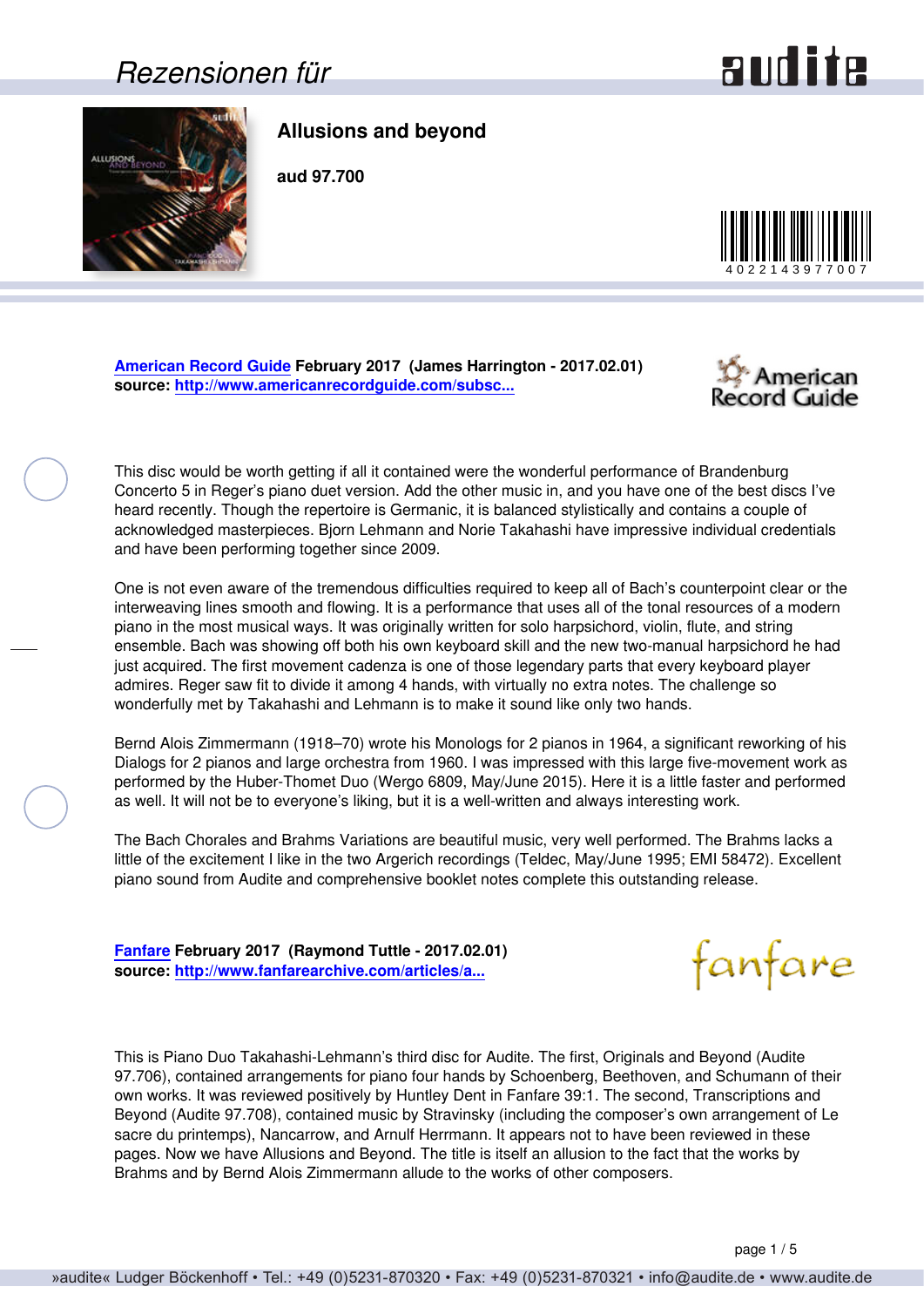## and ite

 There are surprisingly few recordings of Max Reger's very convincing arrangements of Bach's six Brandenburg Concertos. In fact, the only recording of all six of them—as far as I know, anyway—is a set that was released on LP by the Musical Heritage Society, featuring pianists Martin Berkofsky and David Hagan. It's serviceable, although aggressively recorded, and (obviously) out of print. Peter Rösel and Santiago Rodriguez also recorded Concerto No. 5, for Elan Recordings. That's a better recording, but it is even harder to find than the MHS LPs. Let's hope that this strong and joyful performance by Piano Duo Takahashi-Lehmann encourages Audite to ask these performers to record the remaining five. I'd buy it.

 György Kurtág's Bach transcriptions are somewhat better represented on disc, including on an ECM New Series disc that features the composer himself with his wife, Márta. These are extraordinarily subtle works. For example, at times Kurtág asks the pianists to cross their own or each other's arms as they play. This is not a circus stunt, but still trickery of a sort, because the departure from traditional playing positions forces a rethinking of the music, and thus produces changes in the "expressive microcosm," to use the booklet annotator's apt phrase. A YouTube video (youtube.com/watch?v=Z8lTh58jhA8) of the aged Kurtágs playing some of these works is very moving, but the present performers certainly are sensitive to what is going on here, and these are beautiful readings. It's worth mentioning that Kurtág's setting of O Lamm Gottes unschuldig uses doublings of the melody at octaves or fifths in order to mimic an organ's overtone stops. You will swear that another instrument is being played, but it's all piano!

 For Bernd Alois Zimmermann's Monologues, Norie Takahashi and Björn Lehmann leave each other's side for 18 minutes and sit at their own pianos. (They remain separated for the Brahms.) Monologues contains five sections, and most of them include fragments of music by Bach, Beethoven, Debussy, and Messiaen to create what the composer called "music about music." Zimmermann had the idea that time was not a line but a sphere, and that cosmic time and an individual's "inner time" were not necessarily in sync. He described this as "pluralistic chronological simultaneity," and expressed it musically through the insertion of quotations into his own works. Thus (we are asked to consider in the booklet note), his Monologues "embody the concept for this CD." Whether you buy that or not probably will determine how you feel about Monologues. Perhaps ironically, it seems a little dated to me, but I might need more time to grow into it. The present performers plunge into this work unreservedly.

 The last piece on this CD is Brahms's famous Haydn Variations. The version for two pianos predated the orchestral version. Other than that, little needs to be said about the music itself, probably. As for the performance, I find it refined, hush-hush sensitive, and interpreted almost to the point of preciousness. It's as if Elisabeth Schwarzkopf cloned herself and both of them took up the piano. My impression of Brahms was that he was unaffected, and that's a quality I listen for in his music as well. Piano Duo Takahashi-Lehmann seems to have other ideas, and while I can respect them I do not share them. This is fussy, finicky Brahms.

 I'll come back to this disc for the Bach/Reger and the Bach/Kurtág, and not so much for the Zimmermann and Brahms. There's no denying, however, that Norie Takahashi and Björn Lehmann are thoughtful and superbly capable musicians.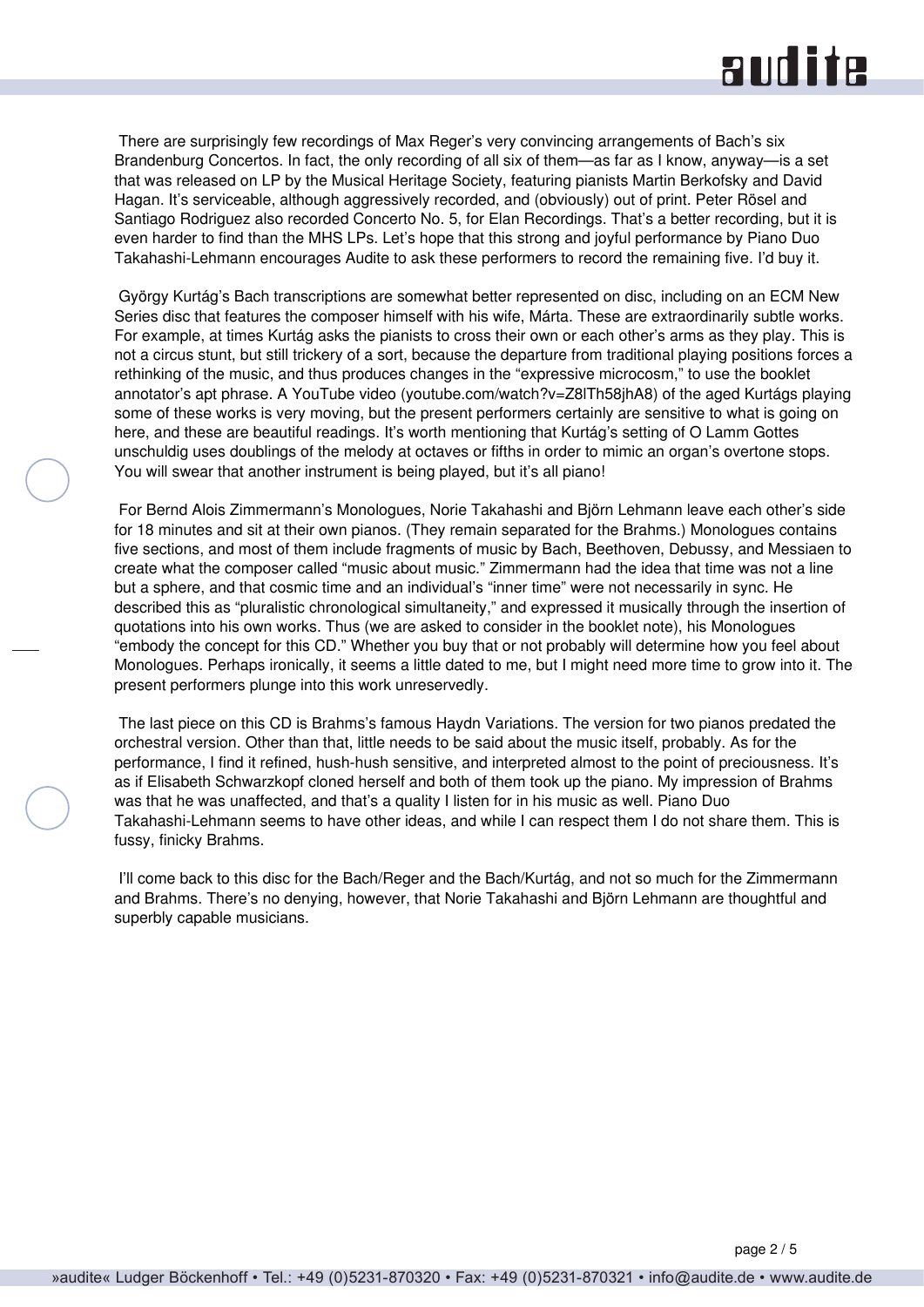<span id="page-2-0"></span>**Hessischer Rundfunk HR 2-Kultur, CD-Tipp, 22.09.2016 (Meinolf Bunsmann - 2016.09.22)**

**BROADCAST CD-Tipp**

BROADCAST CD-Tipp

*Full review text restrained for copyright reasons.*

**Record Geijutsu October 2016 ( - 2016.10.01)**

**Spezielle Empfehlung**

Japanische Rezension siehe PDF!

**www.musicweb-international.com February 2017 (Dominy Clements - 2017.02.01) source: [http://www.musicweb-international.com/cl...](http://www.musicweb-international.com/classrev/2017/Feb/Allusions_beyond_97700.htm)**

Norie Takahashi and Björn Lehmann's piano duo has been around since 2009 and already has two previous releases on the Audite label: "Originals and Beyond" and "Transcriptions and Beyond." Allusions and Beyond continues an exploration of familiar and more or less unknown repertoire, and this nicely programmed recording is packed with variety and interest.

Max Reger's admiration for Johann Sebastian Bach knew no bounds, and he made around 150 transcriptions of his works, of which this Fifth Brandenburg Concerto is a fine example. This kind of music in piano duet can easily sound rather dated, and as a domestic entertainment it certainly belongs firmly in that period before we became provided with the passive ease of broadcast music. Takahashi/Lehmann turn in a nice performance with plenty of life and expression, not attempting to introduce 'authentic' atmosphere but also not making Reger's version of the piece into anything heavier than it need be.

Equally if not more intriguing are György Kurtag's transcriptions of Bach. Kurtag as a composer is quite an uncompromising modernist, but timid listeners need have no fears with regard to these tracks. Bach's music is kept intact while the colour of the piano is broadened as an organ might with extra stops, adding octaves or fifths here and there and exploring contrasting registers for instance in the rumbling textures of Aus tiefer Not schrei ich zu Dir. The added notes in O Lamm Gottes, unschuldig give the upper register a remarkable toy piano/music box effect.

With Bernd Alois Zimmermann we enter the world of two pianos as well as that avant-garde tension in which artistic abstraction meets the challenges of time and tradition. Zimmermann's work in this period involves much layering of time in every sense, and the allusions here appear in unexpected musical quotes that emerge and mix with each other, pitting Bach against Messiaen, Debussy, Mozart and other elements including fragments of jazz. This is 'music about music': demanding, but with an acceptance of its poetic impact by no means unrewarding. Zimmermann's stormy rages and sunlit shafts of beauty are to my mind

## audite



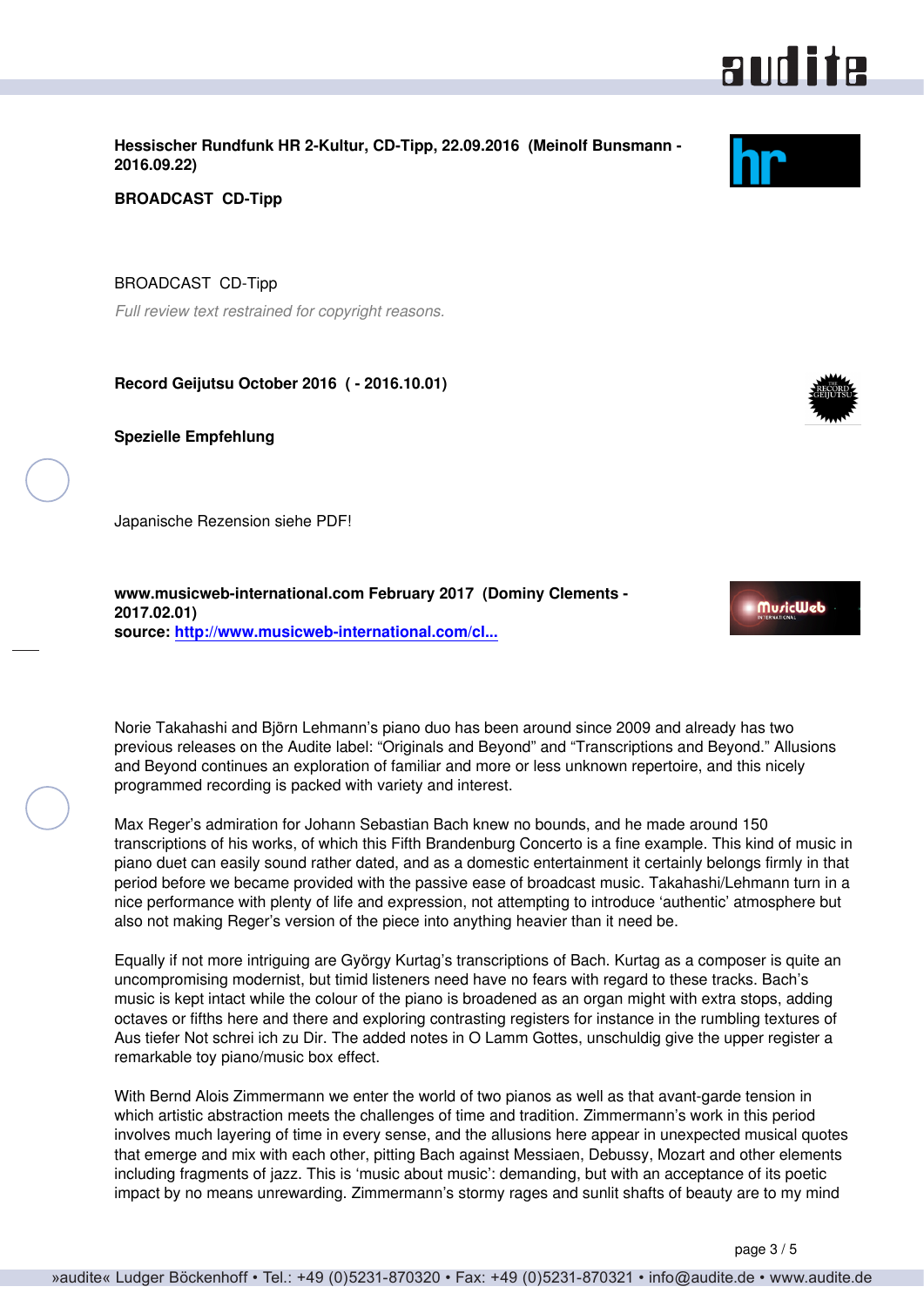

<span id="page-3-0"></span>like Beethoven's – only difficult in their requirement of focus and clarity, and the musicians here certainly give a virtuoso demonstration of communicating the force and "imploring appeal" of this score.

The musical contrast here between Monologues and Brahms' Variations on a Theme by Haydn could hardly be greater, but creates its own moment of musical magic. Takahashi/Lehmann play this work with plenty of detailed consideration, only giving in to legato richness where the variations demand it, but with nicely proportioned dynamic contrasts and articulation giving as much clarity as they deliver with the other works in this programme. Collectors will have their own favourites when it comes to recordings of this work, and I have my own soft spot for the heightened drama from Martha Argerich and Nelson Freire in their live Deutsche Grammophon recording (review), but this version will do very nicely.

Beautifully recorded and nicely presented, this is the kind of release I have no hesitation in recommending to anyone looking for a meaty and entertaining adventure into the toothsome sonorities of good piano duo playing.

**[www.pizzicato.lu](http://www.pizzicato.lu) 09/10/2016 (Remy Franck - 2016.10.09) source: [http://www.pizzicato.lu/aus-dem-notizbuc...](http://www.pizzicato.lu/aus-dem-notizbuch-eines-rezensenten-cd-kurzrezensionen-von-remy-franck-folge-132/)**



**Interessante Duo-Platte**

Das Piano Duo Takahashi-Lehmann legt seine nunmehr dritte CD-Produktion bei Audite vor. Sie enthält Transkriptionen bereits existierender Werke sowie Originalkompositionen, die durchdrungen sind von musikalischen Zitaten und Anspielungen auf Werke anderer Komponisten: György Kurtags Bearbeitungen Bach'scher Choralvorspiele und Max Regers Transkription des Fünften Brandenburgischen Konzerts, Brahms' Haydn-Variationen und Bernd Alois Zimmermanns Monologe. Das Duo Takahashi-Lehmann spielt dieses anspruchsvolle Programm mit bestechender Klarheit und, besonders in den langsameren Stücken, sehr stimmungsvoll.